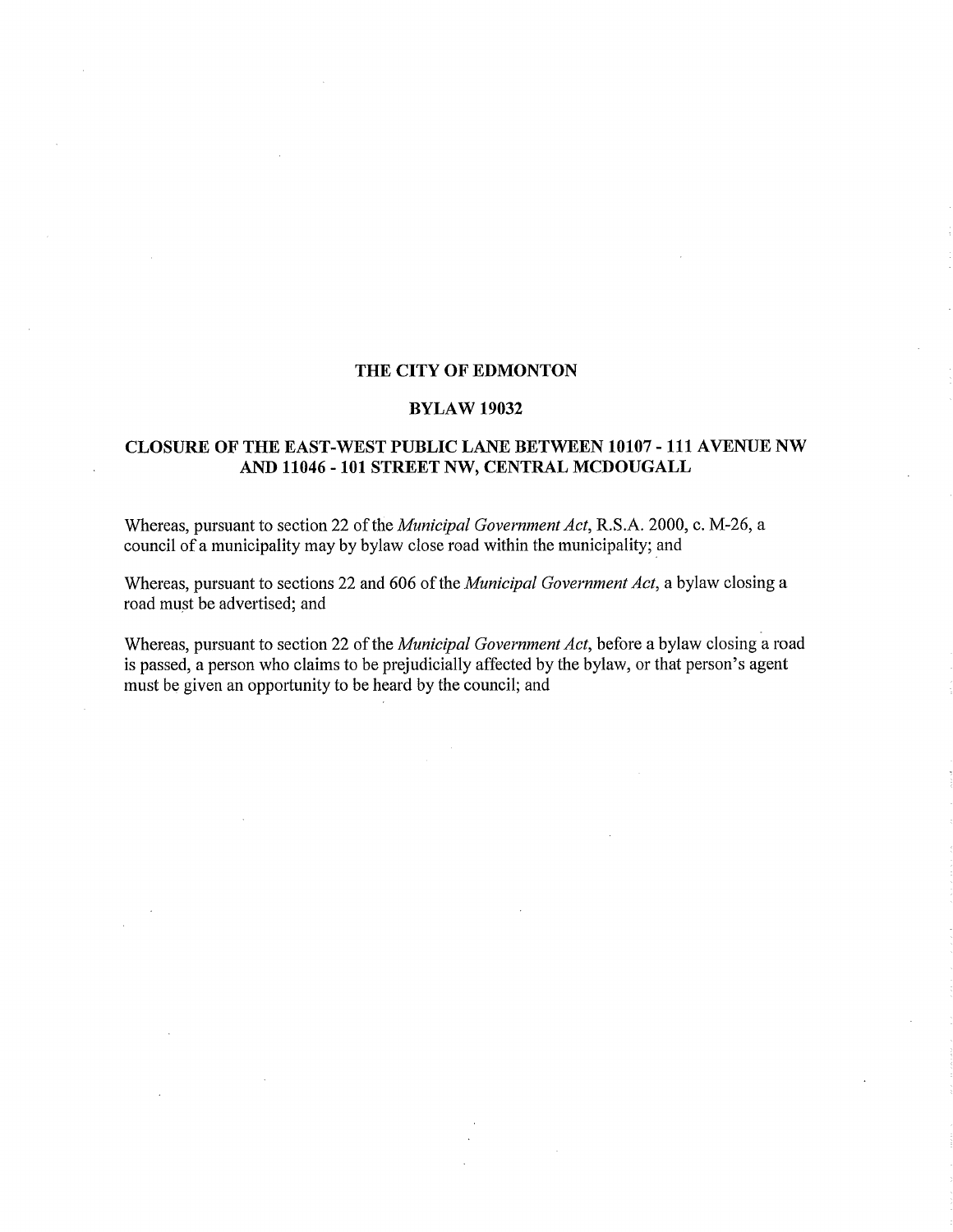Edmonton City Council enacts:

 $\sim 10$ 

 $\sim$ 

 $\sim$ 

# **PART I - PURPOSE, DEFINITIONS AND INTERPRETATION**

| <b>PURPOSE</b>     |   | The purpose of this bylaw is to close a portion of road as set out in<br>Schedule "A" to this bylaw.       |  |  |
|--------------------|---|------------------------------------------------------------------------------------------------------------|--|--|
| <b>DEFINITIONS</b> | 2 | In this bylaw, unless the context otherwise requires:                                                      |  |  |
|                    |   | "City" means the municipal corporation of the City of<br>(a)<br>Edmonton;                                  |  |  |
|                    |   | "Council" means the Municipal Council of the City of<br>(b)<br>Edmonton;                                   |  |  |
|                    |   | "Registrar" means the Registrar of Titles as defined by the<br>(c)<br>Land Titles Act, R.S.A. 2000, c. L-4 |  |  |

 $\mathcal{A}$ 

 $\mathcal{A}$ 

 $\mathcal{L}_{\mathcal{A}}$ 

 $\overline{\phantom{a}}$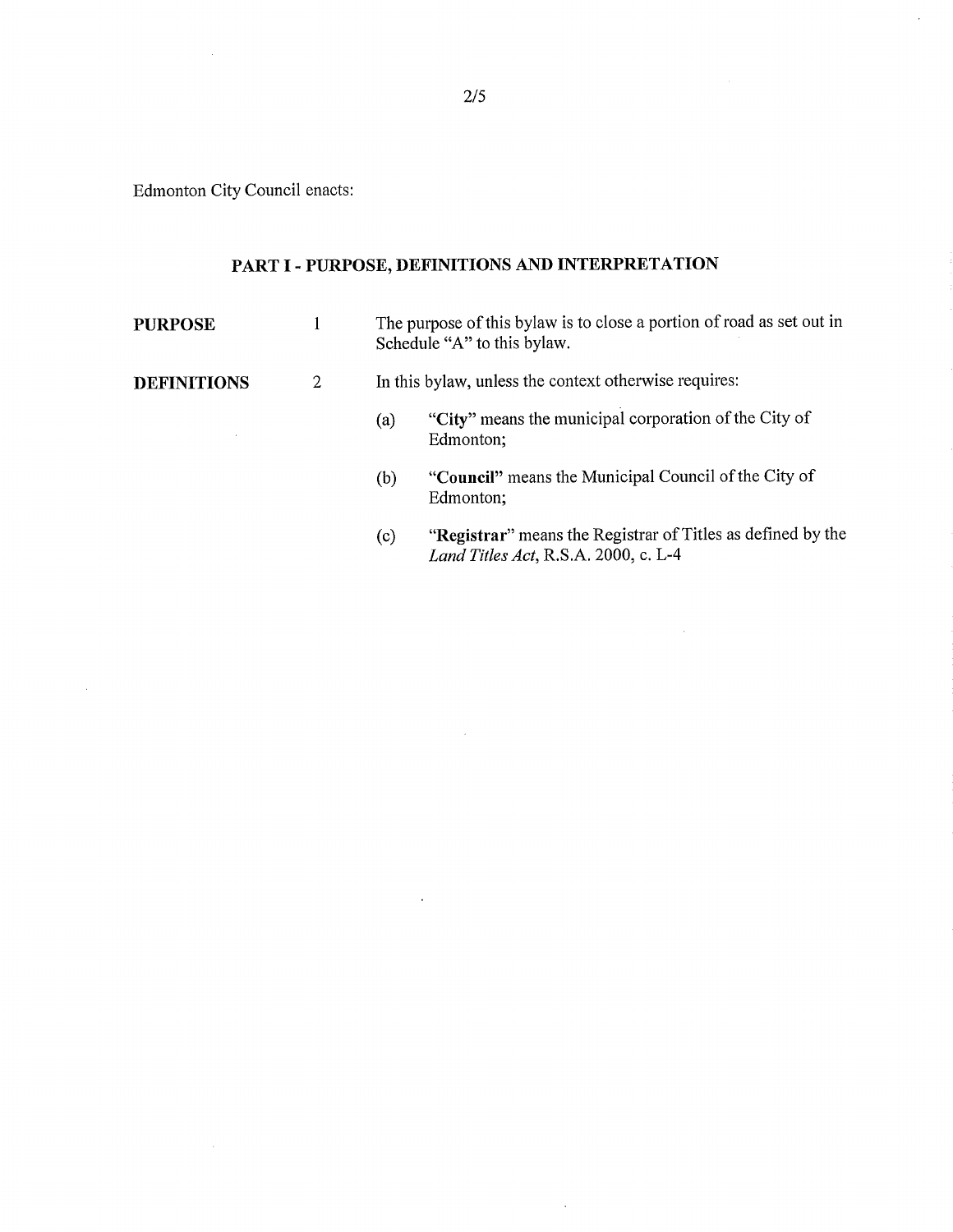### PART II- ROAD CLOSURE

3 All of that portion of road shown on Schedule "A" and generally described in Attachment I attached to and forming part of this bylaw, is hereby closed.

4 When the Registrar issues a certificate or certificates of title with respect to the former portion of road closed by this bylaw:

> (a) the title or titles so issued shall except thereout all mines and minerals and the City will continue to own the mines and minerals if it owned them prior to the creation of the title or titles; and

(b) Attachment 1 is deemed to include the full legal description of the lands comprising the portion of road closed by this bylaw.

| READ a first time this  | 7th | day of | October | , A. D. 2019; |
|-------------------------|-----|--------|---------|---------------|
| READ a second time this | 7th | day of | October | A. D. 2019;   |
| READ a third time this  | 7th | day of | October | A. D. 2019;   |
| SIGNED and PASSED this  | 7th | day of | October | , A. D. 2019. |

THE CITY OF EDMONTON

**MAY** CITY CLERK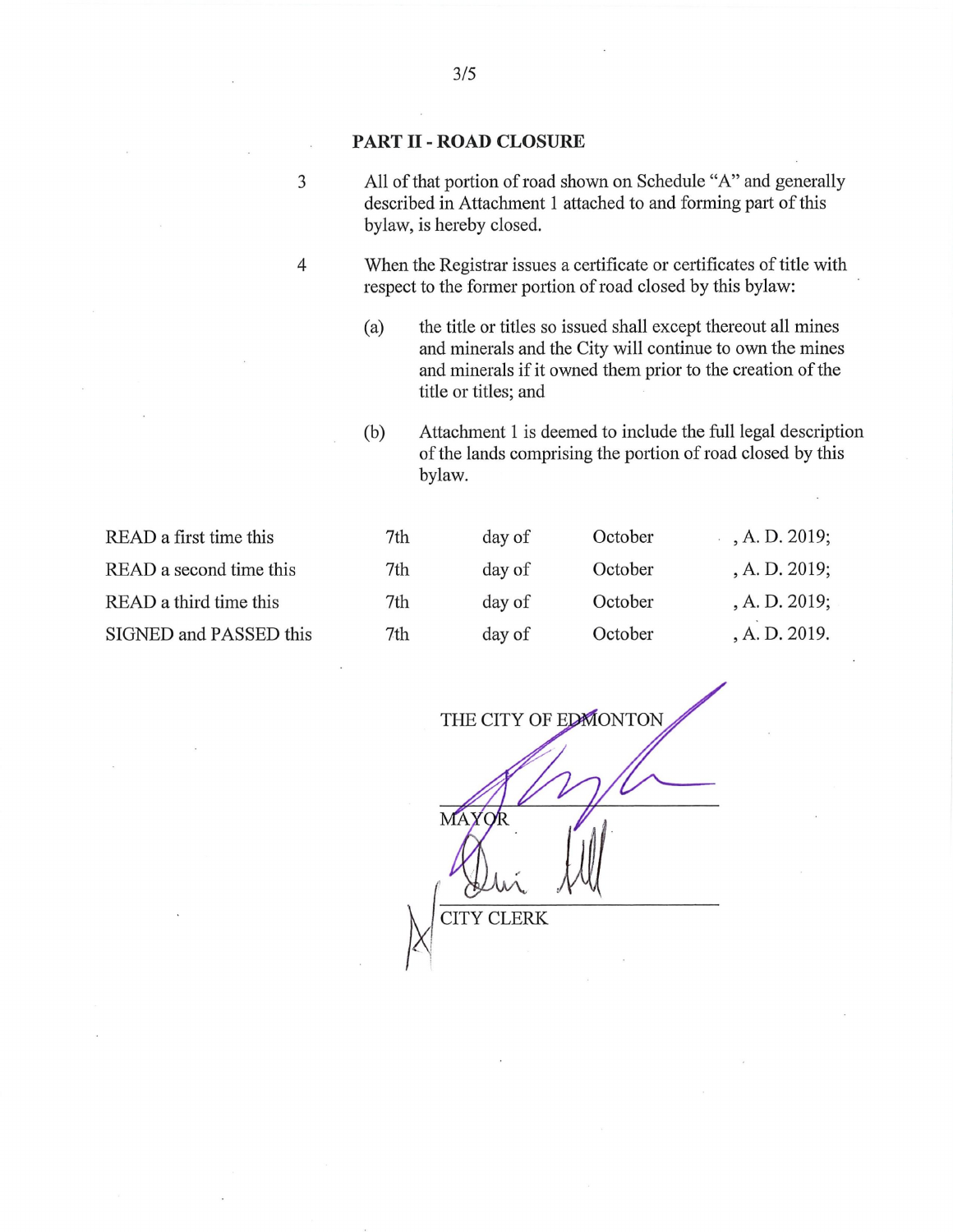

 $\sim$ 

**BYLAW 19032** 

 $\bar{z}$